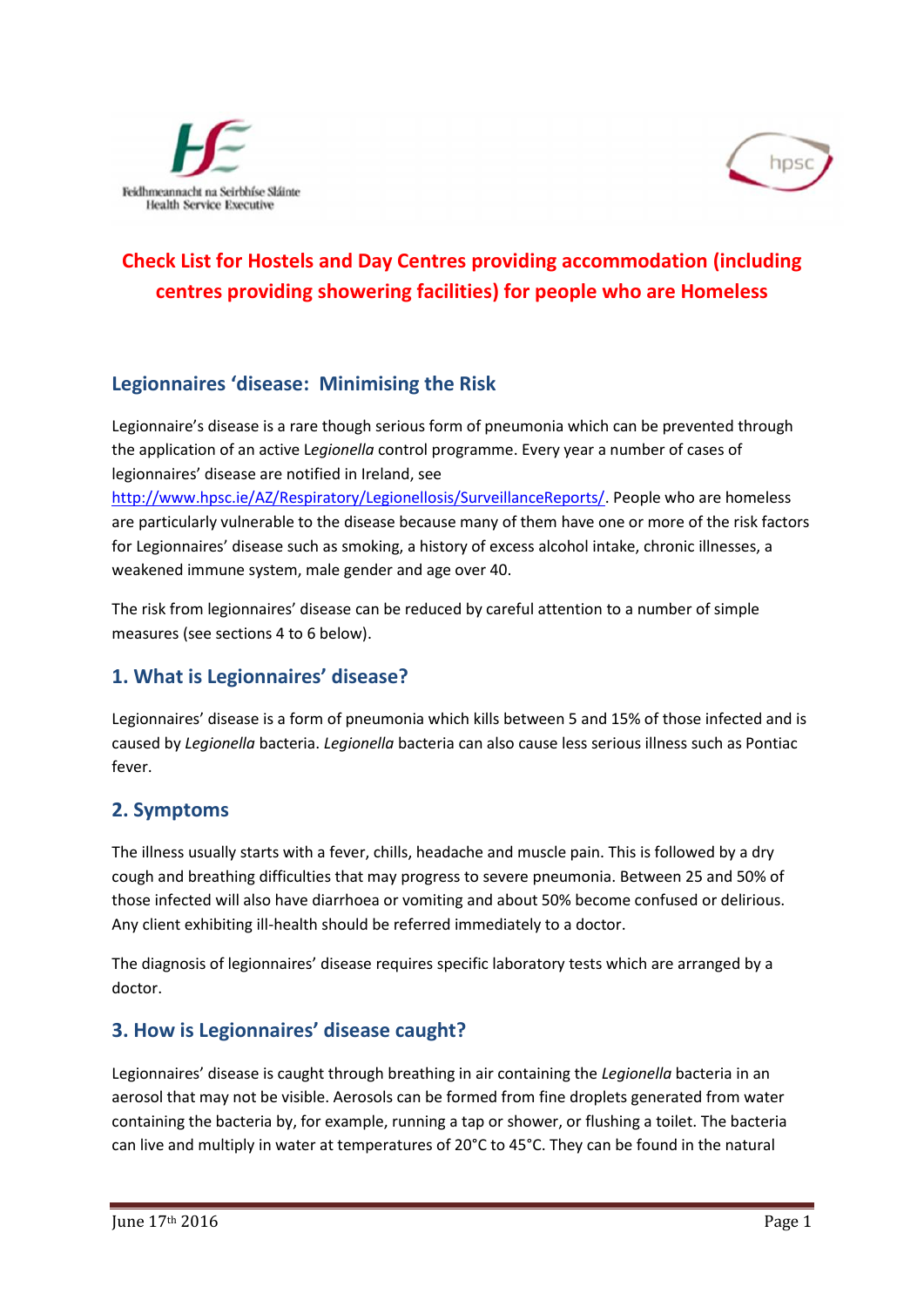environment such as rivers, lakes and moist soil but usually in low numbers. High numbers occur in inadequately maintained man-made water systems.

*Legionella* bacteria do not appear to multiply below 20°C and are killed within a few minutes at temperatures above 60°C. They may, however, remain dormant in cool water and multiply when temperatures reach a suitable level.

- Chlorination of water supplies does not guarantee elimination of *Legionella* bacteria.
- Spread of *Legionella* from one person to another (person-to-person transmission) has very rarely been documented.

## **4. Where are the potential risk areas in Hostels and facilities providing showers?**

Wherever water droplets can be created there is a risk of infection e.g.:

- Showers and taps
- Cooling towers and evaporative condensers, even if situated on the roof or in the grounds of the accommodation site
- Humidified food displays.
- Ornamental fountains, particularly indoors

## **5. Where can Legionella bacteria multiply?**

- Hot and cold water systems including storage tanks/cisterns
- Any system or part of a system where the water is warm, i.e. between 20° C and 45°C, and particularly when above 30°C
- Pipes with little or no water flow (this includes unoccupied rooms)
- Slime (biofilm) and dirt on pipes feeding showers and taps and tank surfaces
- Rubber and natural fibres in washers and seals
- Flexible hoses and artificial rubber seals
- Water heaters and hot water storage tanks
- Scale and corrosion in storage vessels, pipes, showers and taps.

These situations and conditions encourage the growth of *Legionella* bacteria and increase the risk of infection to clients and staff.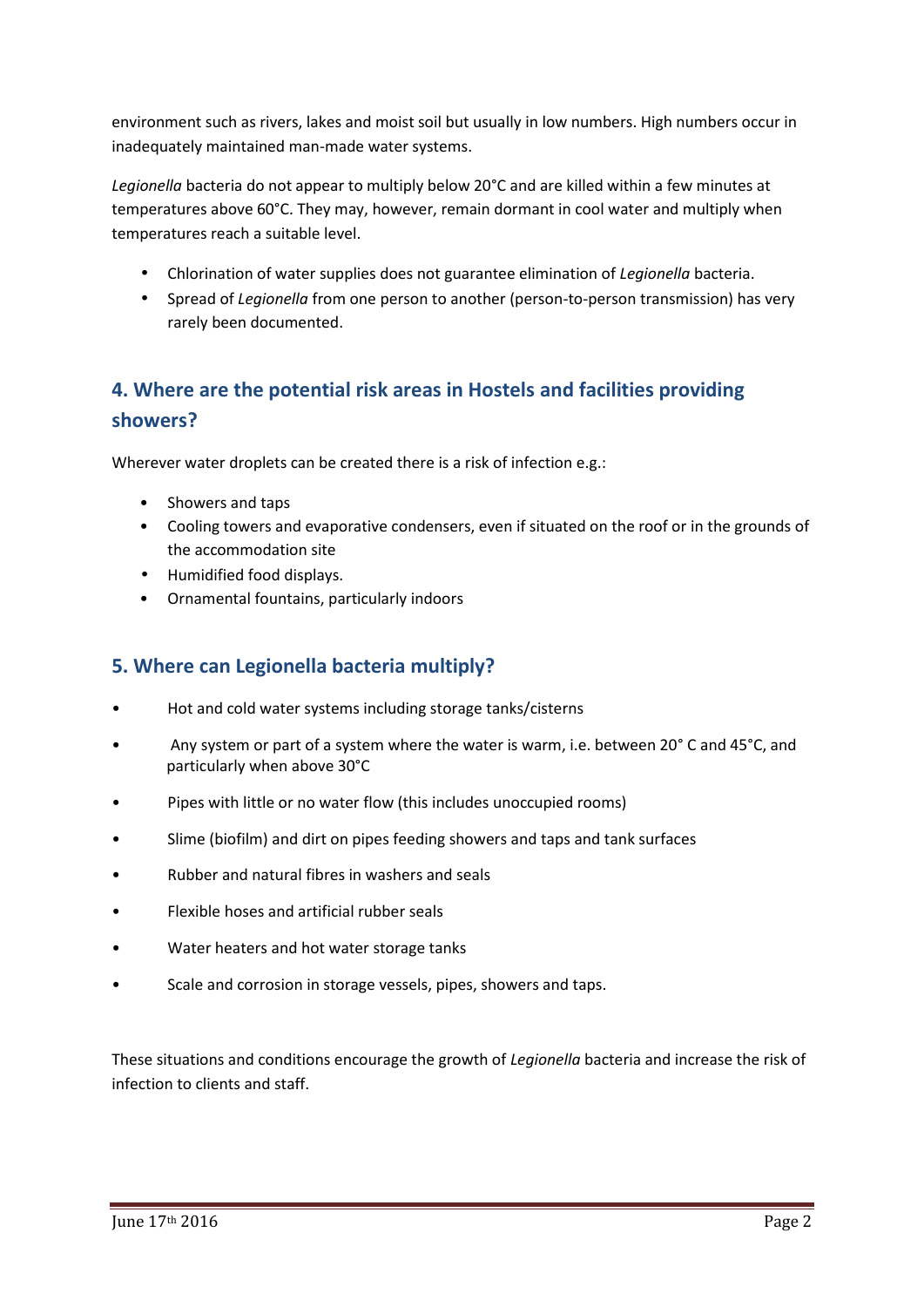## **6. Reducing the risk**

The risk of legionnaires' disease can be minimised. Any organisation or premises (work-related or leisure-related) should have an active programme to control the growth of *Legionella* bacteria. The programme should comprise the following:

- 1. Have one named person responsible for *Legionella* control.
- 2. Ensure that the named person is trained in the control of *Legionella* and that other staff are trained to be aware of the importance of their role in controlling *Legionella*.
- 3. Keep hot water circulating at all times at  $50^{\circ}$ C-60 $^{\circ}$ C<sup>1</sup> (too hot to put hands into or under for more than a few seconds).
- 4. Keep cold water cold at all times throughout the system. It should be maintained at temperatures below  $20^{\circ}$ C.
- 5. Run all taps and showers in rooms for several minutes at least once a week whether occupied or unoccupied, and always prior to occupation. (See Chapter 5, Section 5.2.1, National Guidelines for the Control of Legionellosis in Ireland, 2009 at http://www.hpsc.ie/hpsc/A- Z/Respiratory/Legionellosis/Publications/)
- 6. Keep showerheads and taps clean and free from scale.
- 7. Clean and disinfect pipes used in air conditioning systems (if applicable) regularly at least twice a year.
- 8. Clean and disinfect water heaters (calorifiers) and hot water storage tanks at least once a year.
- 9. Disinfect the hot water system with high level (50mg/l) chlorine for 2-4 hours after work on water heaters.
- 10. Clean and disinfect all water filters regularly every one to three months.
- 11. Inspect water storage tanks and visible pipework monthly. Ensure that all lids and coverings are intact and firmly in place.

<sup>1</sup> Where these temperatures cannot be achieved due to local conditions, suitable alternative residual disinfection procedures must be used and supported by regular (at least quarterly) testing for Legionella. Residual disinfection procedures that have been used include chlorine dioxide and copper/silver ionisation